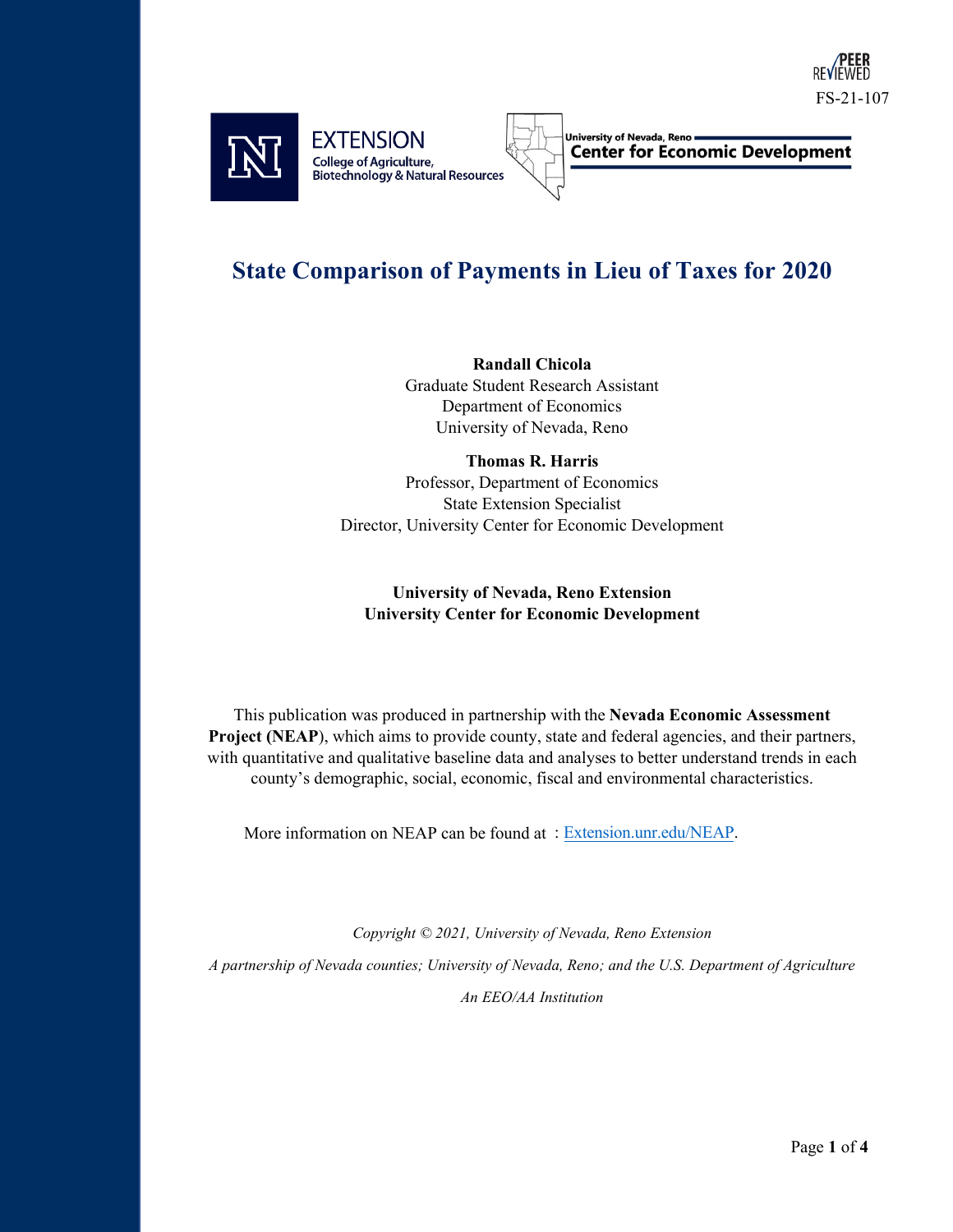Almost one-third of total U.S. acreage is federal lands, with the largest percentage in the 13 Western states<sup>[1](#page-1-0)</sup>. Of the total federally administered acreage in 2020, approximately 93.29% was located in the 13 Western states. Because of the vast quantities of public lands in the West, the management of these public lands greatly impacts county economies and local government fiscal balances.

Since public lands are administered by the federal and/or state government, these lands are not subject to local government taxation. However, the U.S. Congress passed Public law 94-565 in 1976, which enacted the Payment in Lieu of Taxes (PILT) Program. The act has gone through several revisions since 1976. In 1982, it was amended and recorded as Chapter 69, 31 U.S.C. In 1983, it was amended to clarify the definition of "unit of general local government" and authorized state governments to redistribute payments to smaller units of government through legislation. The most recent change occurred following the passage of an act in 1994 that increased payments to each county. Due to its distinction as the largest federal land management agency, the Bureau of Land Management was chosen by the Secretary of the Interior to administer the PILT Program.

Although all 50 states plus the District of Columbia, Guam, the Virgin Islands and Puerto Rico are eligible to receive federal land-based payments, Western states receive the majority due to substantially greater percentages of federal land ownership. Table 1 shows the 13 Western states received \$423,482,052 of the \$514,684,460 in PILT awarded, which accounts for 82.3% of total PILT payments made in 2020.

| <b>State</b>      | <b>Entitlement Acres</b> | <b>Total PILT</b> | <b>PILT</b> per Acre |
|-------------------|--------------------------|-------------------|----------------------|
| <b>Alaska</b>     | 225, 219, 353            | \$31,683,971      | \$0.14               |
| Arizona           | 28,138,924               | \$39,528,287      | \$1.40               |
| California        | 43,648,366               | \$54,562,480      | \$1.25               |
| Colorado          | 23,698,103               | \$41,738,943      | \$1.76               |
| Hawaii            | 137,979                  | \$410,562         | \$2.98               |
| Idaho             | 32,626,094               | \$33,759,782      | \$1.03               |
| Montana           | 27,412,972               | \$35,166,221      | \$1.28               |
| <b>Nevada</b>     | 56,706,160               | \$27,868,890      | \$0.49               |
| <b>New Mexico</b> | 22,369,531               | \$41,357,054      | \$1.85               |
| Oregon            | 31, 312, 205             | \$23,321,995      | \$0.74               |
| Utah              | 32,928,363               | \$39,213,809      | \$1.19               |
| Washington        | 11,983,071               | \$24,078,273      | \$2.01               |
| Wyoming           | 29,848,307               | \$30,791,785      | \$1.03               |
| Rest of U.S.      | 40,716,355               | \$91,202,408      | \$2.24               |
| <b>Totals</b>     | 606,745,783              | \$514,684,460     | \$0.85               |

*Table 1. Federal Payments in Lieu of Taxes (PILT) for the 13 Western States and Rest of U.S., 2020* 

*Source: U.S. Department of the Interior payments in lieu of taxes – for fiscal year 2020, summary by state.* 

<span id="page-1-0"></span><sup>&</sup>lt;sup>1</sup> The 13 Western states are Alaska, Arizona, California, Colorado, Hawaii, Idaho, Montana, Nevada, New Mexico, Oregon, Utah, Washington and Wyoming.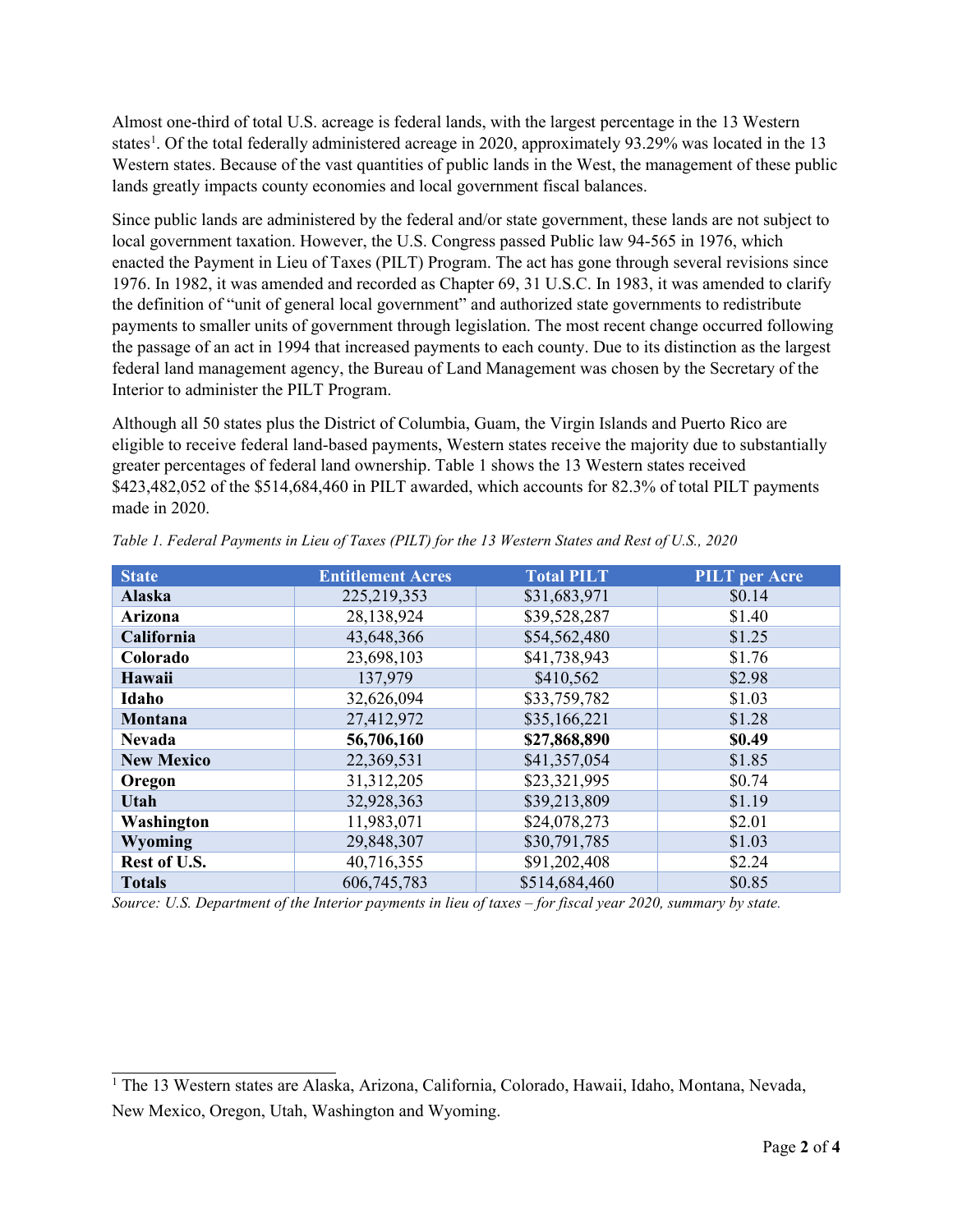Table 1 shows that the state of Nevada had the second-largest amount of entitlement acreage with 56,706,160 acres. However, the state of Nevada received only \$27,868,890 in PILT, which ranks Nevada 10th highest in the nation in PILT payments. Nevada PILT payments translated to 49 cents in PILT payments per entitled acre. Only Alaska had a smaller PILT payment per entitlement acre at 14 cents.

The Western states of California, New Mexico, Arizona, Montana, Utah, Colorado, Alaska, Idaho, and Wyoming received larger PILT payments than Nevada. Only the state of Alaska has a greater entitlement acreage than Nevada. Only the states of Washington, Oregon and Hawaii had lower PILT payments than Nevada.

The state of California realized the largest PILT payments in 2020 at \$ 54,562,480 or \$1.25 in PILT payments per entitlement acreage. Even though California had approximately 13 million entitlement acres less than the state of Nevada, California received approximately \$26.7 million more than Nevada in PILT payments. The disparity between overall payments to these states is a result of the PILT formula, which is discussed in Zimmerman and Harris (2000). While providing more overall revenue, the new PILT formula apparently has caused little change in payments among states.

| <b>State</b>      | 2016         | 2017         | 2018         | 2019         | 2020         |
|-------------------|--------------|--------------|--------------|--------------|--------------|
| <b>Alaska</b>     | \$28,961,235 | \$29,695,460 | \$32,308,994 | \$30,941,006 | \$31,683,971 |
| Arizona           | \$35,022,842 | \$36,023,640 | \$39,929,266 | \$38,718,085 | \$39,528,287 |
| California        | \$47,273,144 | \$48,261,603 | \$60,451,685 | \$51,729,171 | \$54,562,480 |
| Colorado          | \$35,558,866 | \$36,618,440 | \$40,144,620 | \$39,908,985 | \$41,738,943 |
| Hawaii            | \$352,278    | \$360,118    | \$368,438    | \$402,293    | \$410,562    |
| Idaho             | \$29,370,334 | \$30,054,704 | \$36,091,206 | \$32,271,810 | \$33,759,782 |
| Montana           | \$30,285,246 | \$31,786,271 | \$40,073,049 | \$33,990,204 | \$35,166,221 |
| <b>Nevada</b>     | \$25,632,826 | \$26,184,790 | \$26,987,166 | \$27,250,038 | \$27,868,890 |
| <b>New Mexico</b> | \$37,770,954 | \$38,525,087 | \$42,630,492 | \$40,268,203 | \$41,357,054 |
| Oregon            | \$18,435,896 | \$19,653,568 | \$36,915,386 | \$37,168,838 | \$23,321,995 |
| Utah              | \$38,362,447 | \$39,500,105 | \$40,715,865 | \$40,938,259 | \$39,213,809 |
| Washington        | \$20,497,977 | \$21,312,109 | \$29,037,327 | \$23,059,249 | \$24,078,273 |
| Wyoming           | \$28,198,773 | \$28,605,863 | \$31,717,661 | \$30,210,195 | \$30,791,785 |

*Table 2. Federal Land Payments in Lieu of Taxes for the 13 Western States, 2016 to 2020* 

*Source: U.S. Department of the Interior payments in lieu of taxes – for fiscal years 2016 to 2020, summary by state.*

Table 2 shows a time trend of PILT payment to the 13 Western states from 2016 to 2020. PILT payments to the states of California and Colorado increased by 15.42% and 17.38% respectively, for the past five years. However, the state of Nevada realized only an 8.72% increase, while PILT payments to Washington increased by 17.47%. Table 2 shows that as PILT payments have changed, allocation among states has not been equitable.